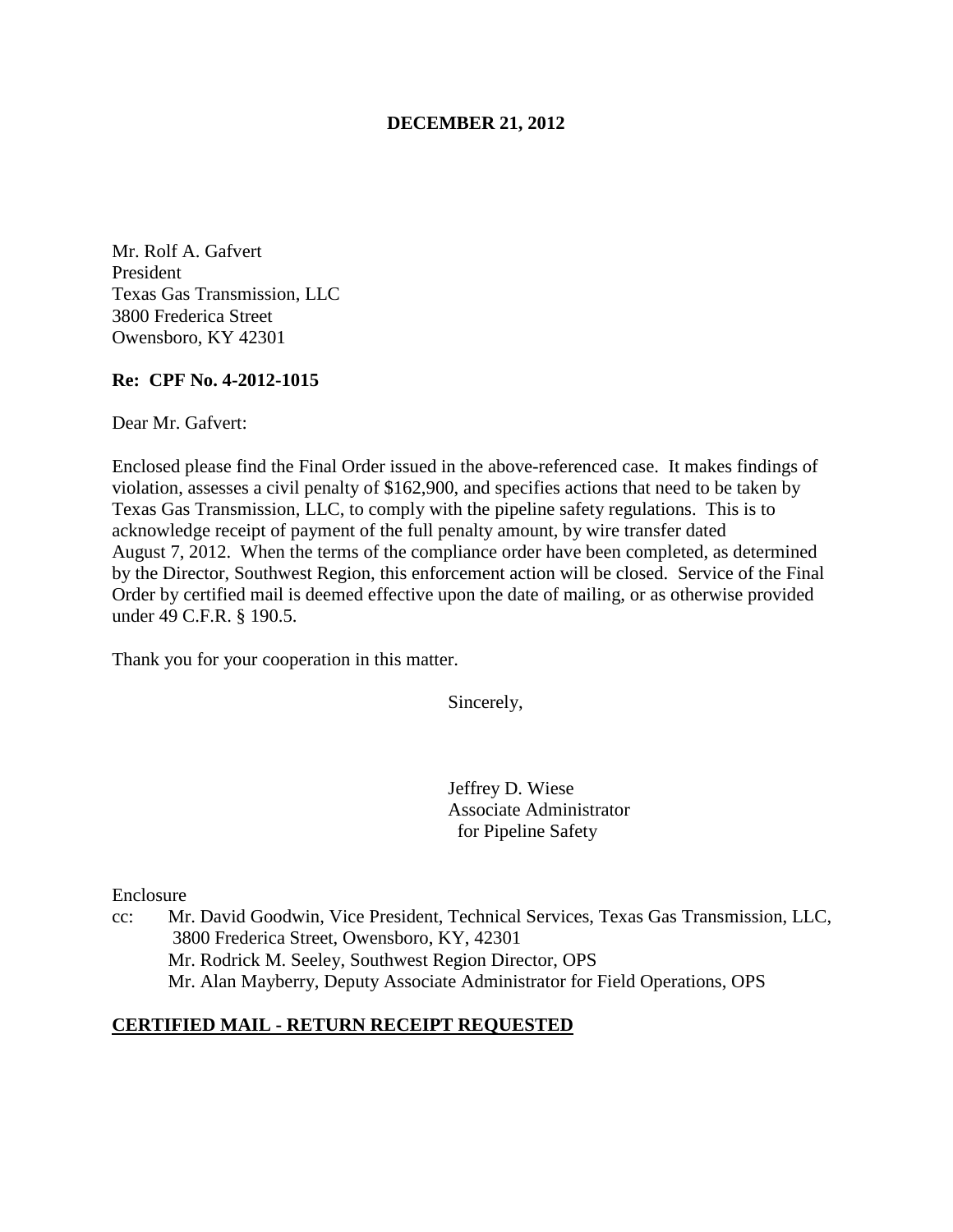## **U.S. DEPARTMENT OF TRANSPORTATION PIPELINE AND HAZARDOUS MATERIALS SAFETY ADMINISTRATION OFFICE OF PIPELINE SAFETY WASHINGTON, D.C. 20590**

**In the Matter of )** 

Texas Gas Transmission, LLC,  $C<sub>1</sub>$  (PF No. 4-2012-1015)

**\_\_\_\_\_\_\_\_\_\_\_\_\_\_\_\_\_\_\_\_\_\_\_\_\_\_\_\_\_\_\_\_\_\_\_\_ )** 

 **)** 

 **)** 

**\_\_\_\_\_\_\_\_\_\_\_\_\_\_\_\_\_\_\_\_\_\_\_\_\_\_\_\_\_\_\_\_\_\_\_\_)** 

**Respondent. )** 

 $\overline{a}$ 

## **FINAL ORDER**

Between May 2 and September 29, 2011, pursuant to 49 U.S.C. § 60117, a representative of the Pipeline and Hazardous Materials Safety Administration (PHMSA), Office of Pipeline Safety (OPS), conducted an on-site pipeline safety inspection of the facilities and records of Texas Gas Transmission, LLC (TXGT), in Arkansas, Mississippi and Louisiana. TXGT, a subsidiary of Boardwalk Pipeline Partners, LP, operates approximately 6,100 miles of natural gas pipelines from the Gulf of Mexico to the Midwest and Northeast.<sup>1</sup>

As a result of the inspection, the Director, Southwest Region, OPS (Director), issued to Respondent, by letter dated July 11, 2012, a Notice of Probable Violation, Proposed Civil Penalty, and Proposed Compliance Order (Notice), which also included a warning pursuant to § 190.205. In accordance with 49 C.F.R. § 190.207, the Notice proposed finding that TXGT had violated 49 C.F.R. §§ 192.613, 192.475, 192.605, 192.705, 192.739, 192.709, and 192.745 and proposed assessing a civil penalty of \$162,900 for the alleged violations. The Notice also proposed ordering Respondent to take certain measures to correct the alleged violations.

Respondent responded to the Notice by letter dated August 7, 2012 (Response). The company did not contest the allegations of violation and paid the proposed civil penalty of \$162,900, as provided in 49 C.F.R. § 190.227. Payment of the penalty serves to close the case with prejudice to Respondent.

# **FINDINGS OF VIOLATION**

In its Response, TXGT did not contest the allegations in the Notice that it violated 49 C.F.R. Part 192, as follows:

**Item 1:** The Notice alleged that Respondent violated 49 C.F.R. § 192.613, which states:

<sup>&</sup>lt;sup>1</sup> http://www.txgt.com/AboutUsTXGT.aspx (last accessed on November 27, 2012).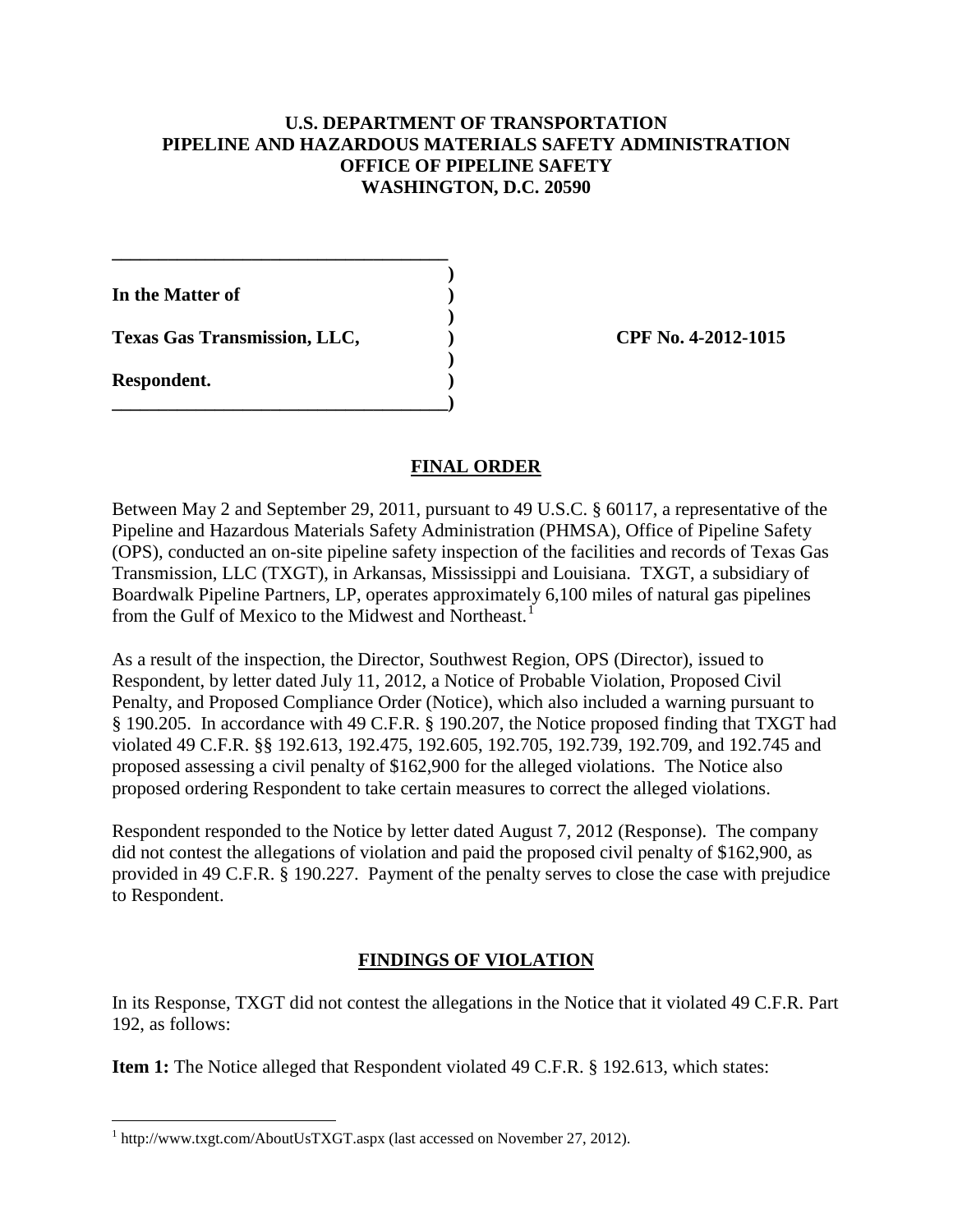#### **§ 192.613 Continuing surveillance.**

(a) Each operator shall have a procedure for continuing surveillance of its facilities to determine and take appropriate action concerning changes in class location, failures, leakage history, corrosion, substantial changes in cathodic protection requirements, and other unusual operating and maintenance conditions.

(b) If a segment of pipeline is determined to be in unsatisfactory condition but no immediate hazard exists, the operator shall initiate a program to recondition or phase out the segment involved, or, if the segment cannot be reconditioned or phased out, reduce the maximum allowable operating pressure in accordance with § 192.619(a) and (b).

The Notice alleged that Respondent violated 49 C.F.R. § 192.613 by failing to have and implement a procedure for continuing surveillance of its facilities to determine and take appropriate action concerning unusual operating and maintenance conditions. Specifically, it alleged that TXGT failed to initiate a program to take appropriate action following a hydrotest that overstressed two ANSI 150 WNRF flanges for Project #1339. According to the Notice, TXGT tested the two flanges (which had been rated to 275 psig) to 530 pounds, or 105 pounds above the allowable test pressure of 425 psig. The company failed, however, to take appropriate follow-up action to deal with the overstressed pipe.

Respondent did not contest this allegation of violation. Accordingly, based upon a review of all of the evidence, I find that Respondent violated 49 C.F.R. § 192.613 by failing to have and implement a procedure for continuing surveillance of its facilities to determine and take appropriate action concerning unusual operating and maintenance conditions.

**Item 2:** The Notice alleged that Respondent violated 49 C.F.R. § 192.475(b), which states:

#### **§ 192.475 Internal corrosion control: General.**

 $(a) \ldots$ 

(b) Whenever any pipe is removed from a pipeline for any reason, the internal surface must be inspected for evidence of corrosion. If internal corrosion is found—

(1) The adjacent pipe must be investigated to determine the extent of internal corrosion;

(2) Replacement must be made to the extent required by the applicable paragraphs of §§ 192.485, 192.487, or 192.489; and

(3) Steps must be taken to minimize the internal corrosion.

The Notice alleged that Respondent violated 49 C.F.R. § 192.475(b) by failing to inspect the internal surface of pipe for evidence of corrosion when the pipe has been removed from the pipeline for any reason. Specifically, the Notice alleged that TXGT failed to perform such inspections on 13 occasions in the areas of Bastrop-Guthrie, Pineville-Columbia, and Eunice-Woodlawn when pipe sections were replaced or valves installed.

TXGT did not contest this allegation of violation. Accordingly, based upon a review of all of the evidence, I find that Respondent violated 49 C.F.R. § 192.475(b) by failing to inspect the internal surface of pipe for evidence of corrosion when the pipe has been removed from the pipeline for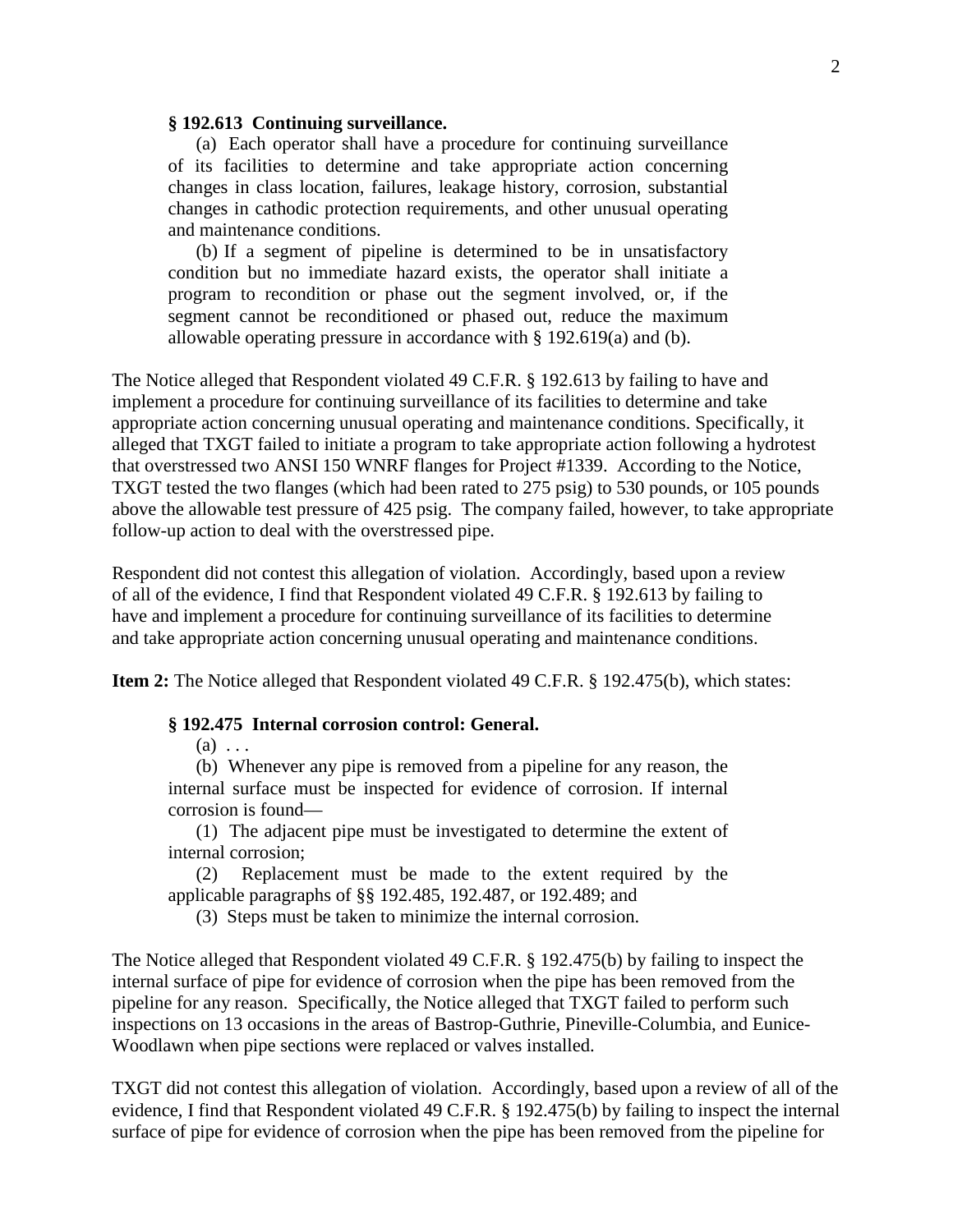any reason.

**Item 3:** The Notice alleged that Respondent violated 49 C.F.R. § 192.605(a), which states:

### **§ 192.605 Procedural manual for operations, maintenance, and emergencies.**

(a) *General.* Each operator shall prepare and follow for each pipeline, a manual of written procedures for conducting operations and maintenance activities and for emergency response. For transmission lines, the manual must also include procedures for handling abnormal operations. This manual must be reviewed and updated by the operator at intervals not exceeding 15 months, but at least once each calendar year. This manual must be prepared before operations of a pipeline system commence. Appropriate parts of the manual must be kept at locations where operations and maintenance activities are conducted.

The Notice alleged that Respondent violated 49 C.F.R. § 192.605(a) by failing to follow its own written procedures for conducting operations and maintenance activities. Specifically, the Notice alleged that TXGT failed to follow its own procedures in two situations:

- 1. TXGT personnel failed to remediate external corrosion that the company had graded as "P4" within the 180-day time period required under TXGT's *O&M Corrosion Control Procedure OM.20.13.01.08, Atmospheric and Offshore Splash Zone Corrosion Inspections, section 5, Remedial Actions, 5.1.1* . 2
- 2. TXGT personnel failed to calibrate 12 gas detector devices to within the required operating range of 0% Lower Explosive Limit (LEL) to 50% LEL at the Sharon Compressor Station during calendar years 2010 and 2011, in accordance with TXGT's *Electrical and Automation Policy OM.30.03.00.05 Gas Detection, Policy section 1.3.1*, and with *Work Instruction, WI-01085 Testing & Maintaining Gas Detection Alarm/Shutdown Systems*. 3

- Alarm shall be set at 20% LEL
- Shutdown shall be set at 40% LEL
- Calibration gas level at 50% LEL."

 $\frac{1}{2}$  *O&M Corrosion Control Procedure OM.20.13.01.08, Atmospheric and Offshore Splash Zone Corrosion Inspections, section 5, Remedial Actions, 5.1.1* states: "After inspection, piping, flanges, and straps and supports with a corrosion condition of 4 require remediation within 180 days." On January 25, 2008, during an inspection of the 2460 Deep Saline facility located in the Morgan City/Offshore area, TXGT graded the corrosion as "P4F3S2." A subsequent inspection on May 21, 2008, resulted in a grading of the site as "P4F4S4." The company completed remediation on December 5, 2008, which exceeded the 180 days required under TXGT's own procedure.

*<sup>3</sup> Electrical and Automation Policy OM.30.03.00.05 Gas Detection, Policy section 1.3.1,* states "All gas detection devices will be calibrated at least once each calendar year not to exceed 15 months, except where shorter intervals are required by the manufacturer." The TXGT *Work Instruction, WI-01085 Testing & Maintaining Gas Detection Alarm/Shutdown Systems, step 4.3* states: "Calibrate all sensors per manufacturer's instruction and check at:

During the annual calibration testing for 2010 at the Sharon Compressor Station, TXGT personnel failed to calibrate the upper limit of eight gas detectors to the required limit of 50% LEL and for 2011 failed to calibrate the upper limit of four detectors to the 50% LEL limit.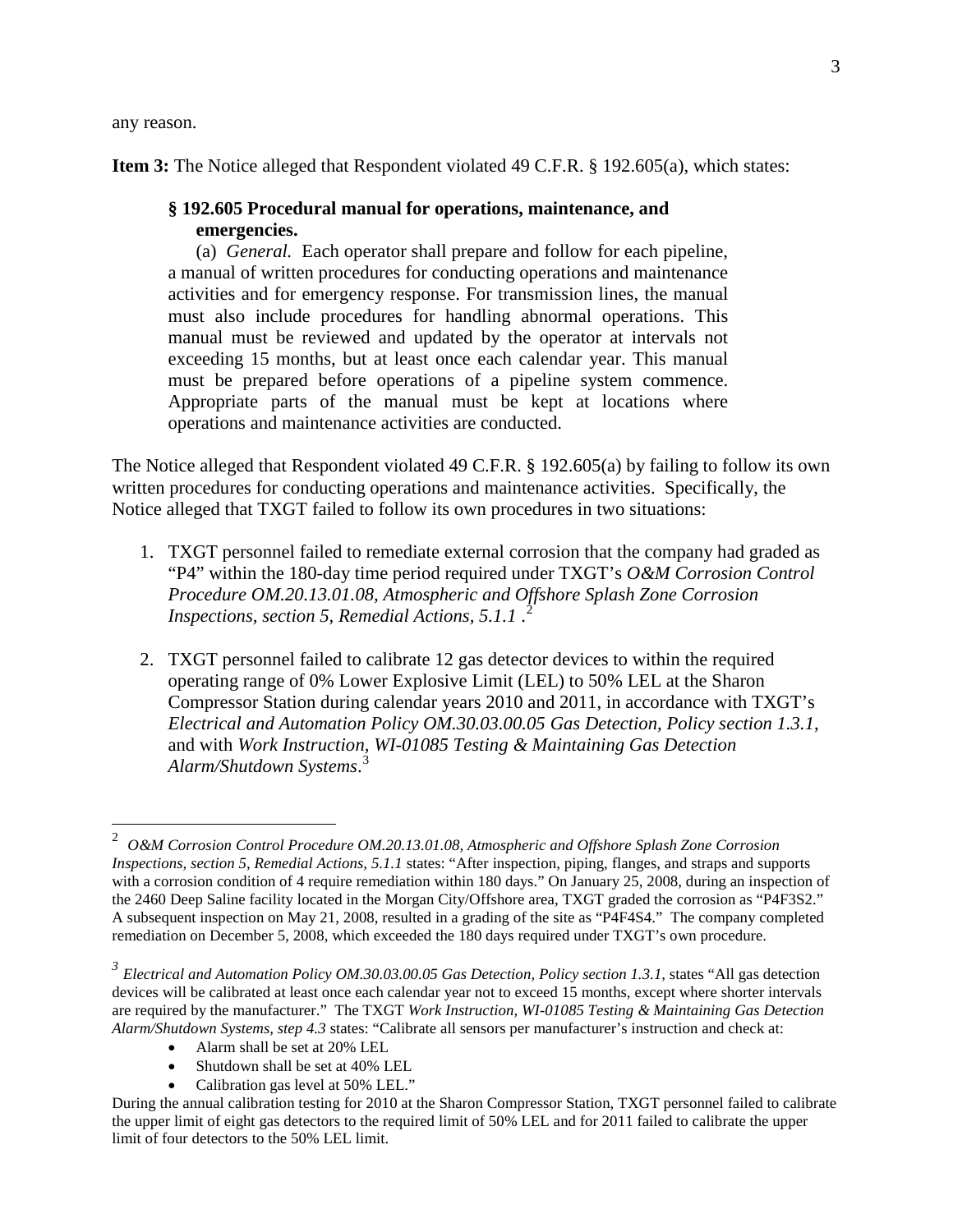Respondent did not contest this allegation of violation. Accordingly, based upon a review of all of the evidence, I find that Respondent violated 49 C.F.R. § 192.605(a) by failing to follow its own written procedures for conducting operations and maintenance activities.

**Item 4:** The Notice alleged that Respondent violated 49 C.F.R. § 192.705(b), which states:

## **§ 192.705 Transmission lines: Patrolling.**

 $(a) \ldots$ 

 $\overline{a}$ 

(b) The frequency of patrols is determined by the size of the line, the operating pressures, the class location, terrain, weather, and other relevant factors, but intervals between patrols may not be longer than prescribed in the following table:

|                              | Maximum interval between patrols                                      |                                                                       |
|------------------------------|-----------------------------------------------------------------------|-----------------------------------------------------------------------|
| Class<br>location of<br>line | At highway and railroad<br>crossings                                  | At all other places                                                   |
| $1, 2, \ldots, \ldots$       | $7\frac{1}{2}$ months; but at least twice each<br>calendar year.      | 15 months; but at least once each<br>calendar year.                   |
|                              | $4\frac{1}{2}$ months; but at least four times<br>each calendar year. | $7\frac{1}{2}$ months; but at least twice each<br>calendar year.      |
| .                            | $4\frac{1}{2}$ months; but at least four times<br>each calendar year. | $4\frac{1}{2}$ months; but at least four times<br>each calendar year. |

The Notice alleged that Respondent violated 49 C.F.R. § 192.705(b) by failing to meet the required patrolling intervals for Class 1 and 2 locations on numerous inspections during 2007.<sup>4</sup> Specifically, the Notice alleged that TXGT exceeded the required patrolling interval of at least twice each calendar year but at intervals of not more than  $7\frac{1}{2}$  months on 41 separate occasions in the Morgan City area.

Respondent did not contest this allegation of violation. Accordingly, based upon a review of all of the evidence, I find that Respondent violated 49 C.F.R. § 192.705(b) by failing to meet the required patrolling intervals for Class 1 and 2 locations on numerous inspections during 2007.

**Item 5:** The Notice alleged that Respondent violated 49 C.F.R. § 192.739(a), which states:

<sup>4</sup> Section 49 C.F.R. § 192.5 defines Class 1 locations generally as (i) an offshore area; or (ii) any class location unit that has 10 or fewer buildings intended for human occupancy. Class 2 locations generally consist of "any class location unit that has more than 10 but fewer than 46 buildings intended for human occupancy."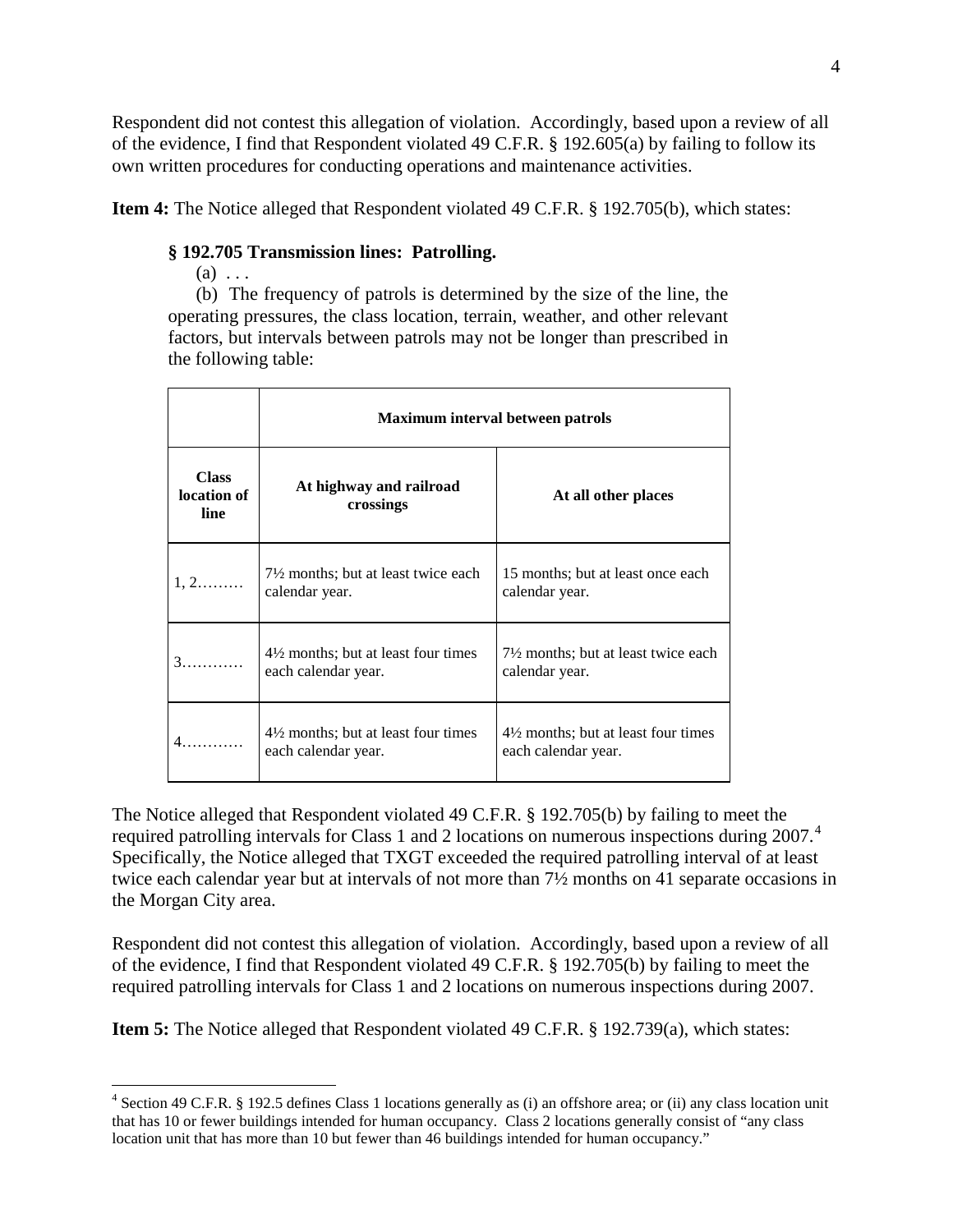## **§ 192.739 Pressure limiting and regulating stations: Inspection and testing.**

(a) Each pressure limiting station, relief device (except rupture discs), and pressure regulating station and its equipment must be subjected at intervals not exceeding 15 months, but at least once each calendar year, to inspections and tests to determine that it is

(1) In good mechanical condition;

(2) Adequate from the standpoint of capacity and reliability of operation for the service in which it is employed;

(3) Except as provided in paragraph (b) of this section, set to control or relieve at the correct pressure consistent with the pressure limits of § 192.201(a); and

(4) Properly installed and protected from dirt, liquids, or other conditions that might prevent proper operation.

The Notice alleged that Respondent violated 49 C.F.R. § 192.739(a) by failing to perform annual regulator/relief valve inspections to determine that they were in good mechanical condition and adequate to meet other performance standards. Specifically, the Notice alleged that TXGT failed to perform the inspections for Avoca Island #1 Relief Valve 9488 in 2007 and Old Camp Pass 9012 in 2008 and 2009.

Respondent did not contest this allegation of violation. Accordingly, based upon a review of all of the evidence, I find that Respondent violated 49 C.F.R. § 192.739(a) by failing to perform annual regulator/relief valve inspections to determine that they were in good mechanical condition and adequate to meet other performance standards.

**Item 6:** The Notice alleged that Respondent violated 49 C.F.R. § 192.709(c), which states:

#### **§ 192.709 Transmission lines: Record keeping.**

Each operator shall maintain the following records for transmission lines for the periods specified:

 $(a) \ldots$ 

 $\overline{a}$ 

(c) A record of each patrol, survey, inspection, and test required by subparts L and M of this part must be retained for at least 5 years or until the next patrol, survey, inspection, or test is completed, whichever is longer.

The Notice alleged that Respondent violated 49 C.F.R. § 192.709(c) by failing to maintain a record of each patrol, survey, inspection, and test required by subparts L and M of Part 192 for at least five years or until the next patrol, survey, inspection or test is completed, whichever is longer.<sup>5</sup>

• L420-G-29 REL South Lake Pagie 2198 for calendar years 2008 and 2009; and

<sup>5</sup> The Notice alleged that TXGT did not maintain the annual inspection and testing data records for the following facilities and years:

<sup>•</sup> A730-G-16 Avoca Island #1 Relief Valve 9488 for calendar year 2007;

<sup>•</sup> B705-G-30 REL Blk 20 Burlington 9552 for calendar year 2008;

<sup>•</sup> C234-G-6 REG/FCPO Old Camp Pass 9012 for calendar years 2008 and 2009;

<sup>•</sup> L440-G-27 REL Lake Pagie for calendar year 2008.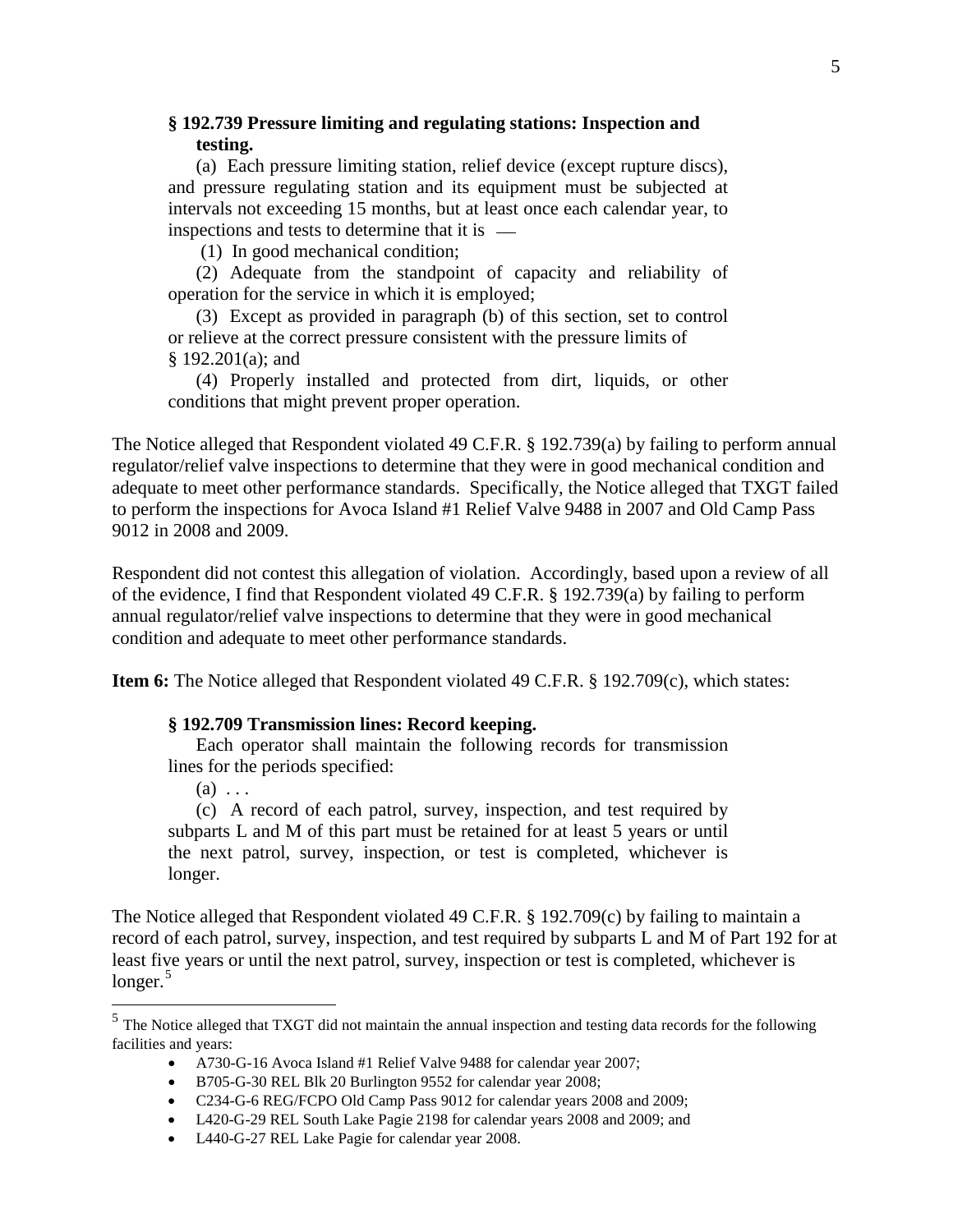Respondent did not contest this allegation of violation. Accordingly, based upon a review of all of the evidence, I find that Respondent violated 49 C.F.R. § 192.709(c) by failing to maintain a record of each patrol, survey, inspection, and test required by subparts L and M of Part 192 for at least five years or until the next patrol, survey, inspection or test is completed, whichever is longer.

**Item 8:** The Notice alleged that Respondent violated 49 C.F.R. § 192.745(a), which states:

#### **§ 192.745 Valve maintenance: Transmission lines.**

(a) Each transmission line valve that might be required during any emergency must be inspected and partially operated at intervals not exceeding 15 months, but at least once each calendar year.

The Notice alleged that Respondent violated 49 C.F.R. § 192.745(a) by failing to inspect and partially operate each transmission line valve that might be required during any emergency at intervals not exceeding 15 months, but at least once each calendar year. Specifically, TXGT personnel maintained 229 valves in 2006, from June through December. However in 2007, TXGT maintained only 128 of these same 229 valves. The remaining 101 valves were not maintained in the 2007 calendar year.

Respondent did not contest this allegation of violation. Accordingly, based upon a review of all of the evidence, I find that Respondent violated 49 C.F.R. § 192.745(a) by failing to inspect and partially operate each transmission line valve that might be required during any emergency at intervals not exceeding 15 months, but at least once each calendar year.

These findings of violation will be considered prior offenses in any subsequent enforcement action taken against Respondent.

### **ASSESSMENT OF PENALTY**

Under 49 U.S.C. § 60122, Respondent is subject to an administrative civil penalty not to exceed \$100,000 per violation for each day of the violation, up to a maximum \$1,000,000 for any related series of violations. In determining the amount of a civil penalty under 49 U.S.C. § 60122 and 49 C.F.R. § 190.225, I must consider the following criteria: the nature, circumstances, and gravity of the violation, including adverse impact on the environment; the degree of Respondent's culpability; the history of Respondent's prior offenses; the Respondent's ability to pay the penalty and any effect that the penalty may have on its ability to continue doing business; and the good faith of Respondent in attempting to comply with the pipeline safety regulations. In addition, I may consider the economic benefit gained from the violation without any reduction because of subsequent damages, and such other matters as justice may require. The Notice proposed a total civil penalty of \$162,900 for the violations cited above.

**Item 2:** The Notice proposed a civil penalty of \$25,000 for Respondent's violation of 49 C.F.R. § 192.475(b), by failing to inspect the internal surface of pipe for evidence of corrosion when the pipe has been removed from the pipeline for any reason. The record shows that TXGT did not perform the required inspections on 13 different occasions during 2007-2011.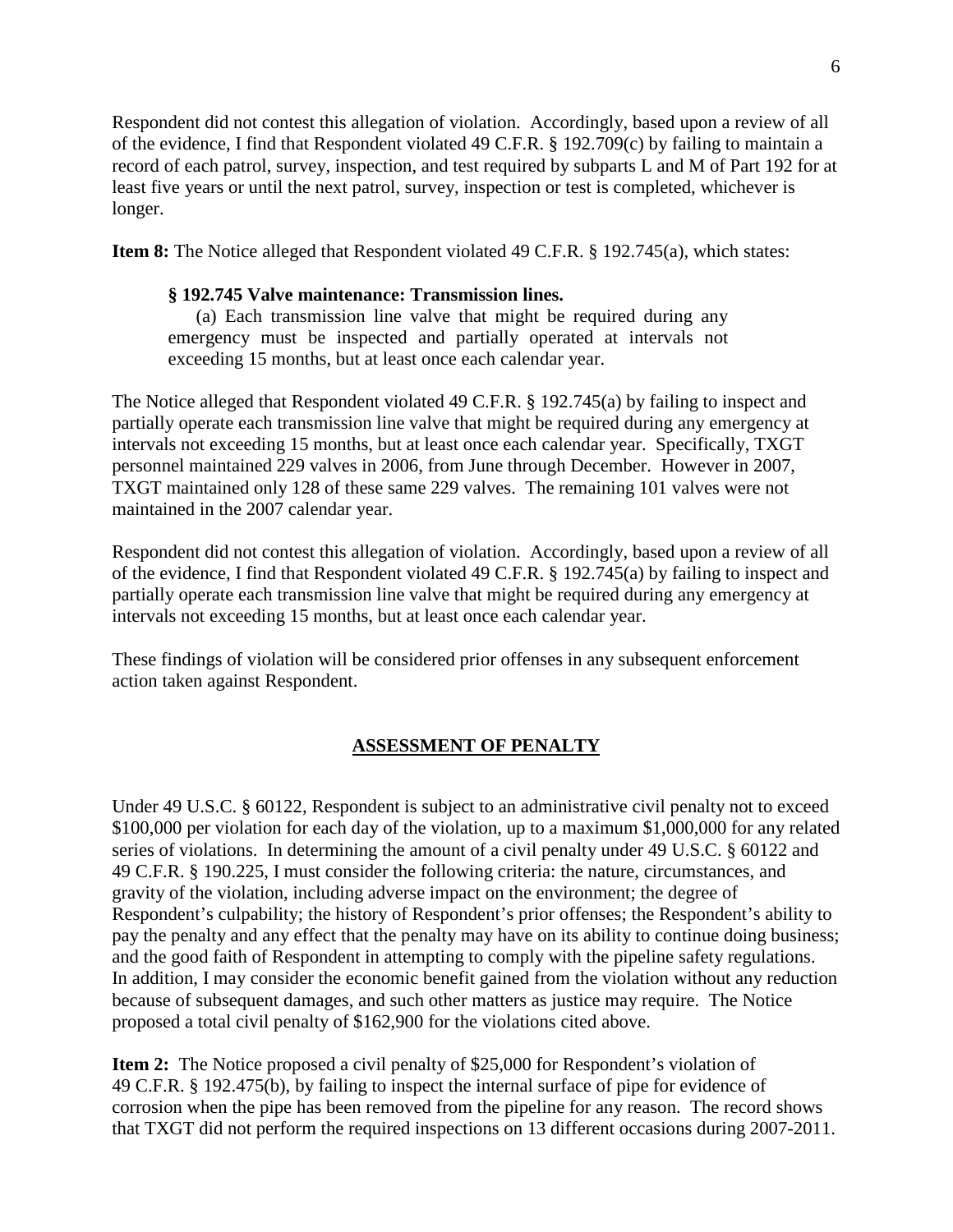TXGT paid the proposed penalty for the alleged violation, which serves to close the case with prejudice. Accordingly, having reviewed the record and considered the assessment criteria, I assess Respondent a civil penalty of \$25,000 for violation of 49 C.F.R. § 192.475(b).

**Item 3:** The Notice proposed a civil penalty of \$35,600 for Respondent's violation of 49 C.F.R. § 192.605(a), for failing to follow its own written procedures for conducting operations and maintenance activities. As discussed above, I found that TXGT failed to follow company procedures for remediating external corrosion and for calibrating certain gas detectors. TXGT paid the proposed penalty for the alleged violation, which serves to close the case with prejudice. Accordingly, having reviewed the record and considered the assessment criteria, I assess Respondent a civil penalty of \$35,600 for violation of 49 C.F.R. § 192.605(a).

**Item 4:** The Notice proposed a civil penalty of \$29,000 for Respondent's violation of 49 C.F.R. § 192.705(b), for failing to meet the required patrolling intervals for Class 1 and 2 locations on numerous occasions during 2007. As discussed above, I found that during 2007, TXGT exceeded the required patrolling interval on 41 separate occasions in the Morgan City area. TXGT paid the proposed penalty for the alleged violation, which serves to close the case with prejudice. Accordingly, having reviewed the record and considered the assessment criteria, I assess Respondent a civil penalty of \$29,000 for violation of 49 C.F.R. § 192.705(b).

**Item 5:** The Notice proposed a civil penalty of \$28,100 for Respondent's violation of 49 C.F.R. § 192.739(a), for failing to perform annual relief valve inspections. As discussed above, I found that TXGT failed to perform annual regulator/relief valve inspections to determine that they were in good mechanical condition and adequate to meet other performance standards. TXGT paid the proposed penalty for the alleged violation, which serves to close the case with prejudice. Accordingly, having reviewed the record and considered the assessment criteria, I assess Respondent a civil penalty of \$28,100 for violation of 49 C.F.R. § 192.739(a).

**Item 6:** The Notice proposed a civil penalty of \$20,200 for Respondent's violation of 49 C.F.R. § 192.709, for failing to maintain a record of each patrol, survey, inspection, and test required by subparts L and M of Part 192 for at least five years or until the next patrol, survey, inspection or test is completed, whichever is longer. As discussed above, I found that TXGT failed to maintain the proper documentation that should be utilized in its integrity management program. TXGT paid the proposed penalty for the alleged violation, which serves to close the case with prejudice. Accordingly, having reviewed the record and considered the assessment criteria, I assess Respondent a civil penalty of \$20,200 for violation of 49 C.F.R. § 192.709.

**Item 8:** The Notice proposed a civil penalty of \$25,000 for Respondent's violation of 49 C.F.R. § 192.745(a), for failing to inspect and partially operate each transmission line valve that might be required during any emergency at intervals not exceeding 15 months, but at least once each calendar year. As discussed above, I found that TXGT failed to perform proper annual inspections for 101 transmission line valves during 2007. TXGT paid the proposed penalty for the alleged violation, which serves to close the case with prejudice. Accordingly, having reviewed the record and considered the assessment criteria, I assess Respondent a civil penalty of \$25,000 for violation of 49 C.F.R. § 192.745(a).

In summary, having reviewed the record and considered the assessment criteria for each of the Items cited above, I assess Respondent a total civil penalty of **\$162,900**.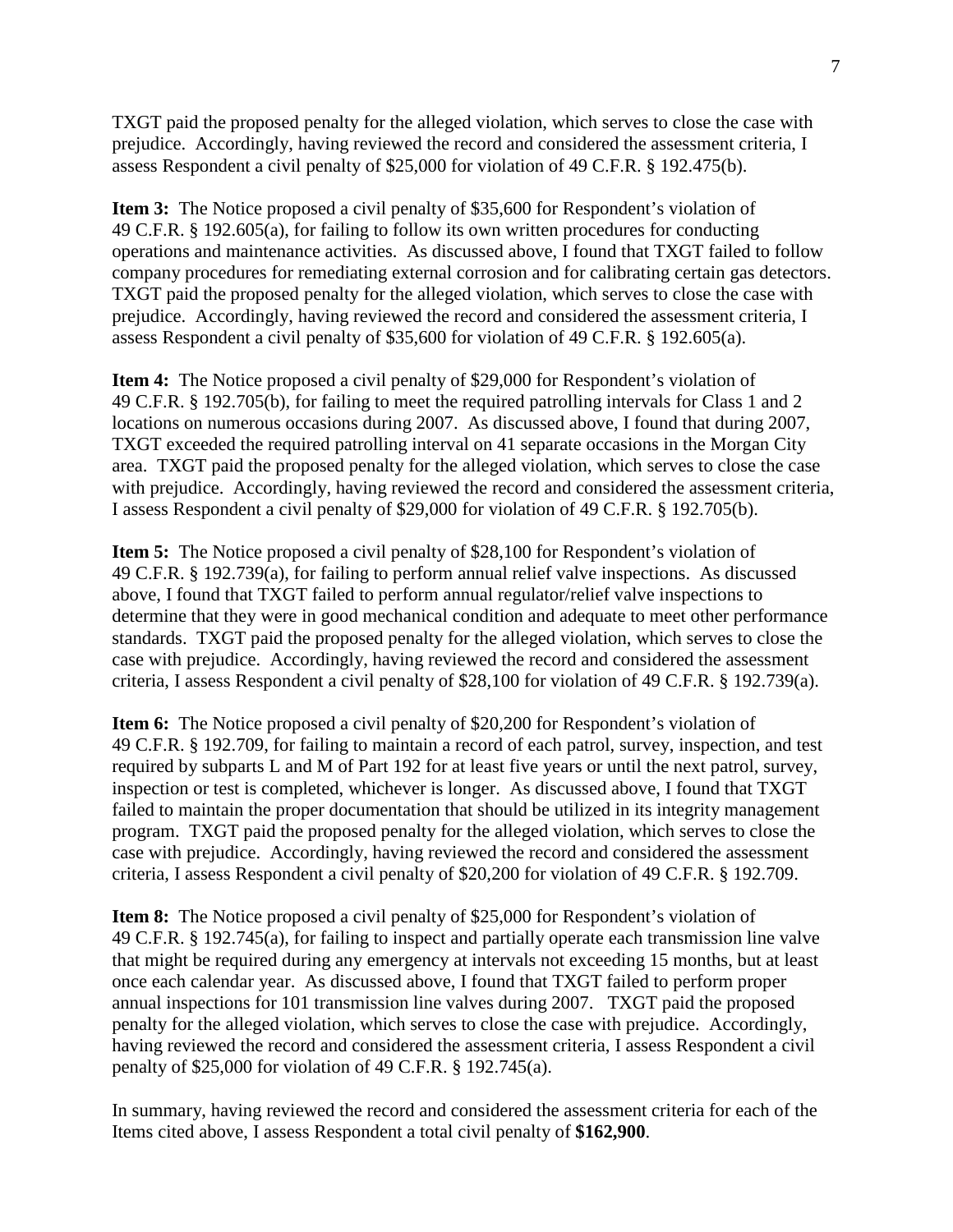#### **COMPLIANCE ORDER**

The Notice proposed a compliance order with respect to Item 1 in the Notice for violation of 49 C.F.R. § 192.613. Under 49 U.S.C. § 60118(a), each person who engages in the transportation of gas or who owns or operates a pipeline facility is required to comply with the applicable safety standards established under chapter 601. Pursuant to the authority of 49 U.S.C. § 60118(b) and 49 C.F.R. § 190.217, Respondent is ordered to take the following actions to ensure compliance with the pipeline safety regulations applicable to its operations:

> 1. With respect to the violation of § 192.613 (**Item 1**), Respondent must provide PHMSA with justification for testing the two flanges to 530 psig, or 105 psig above the allowable test pressure. The justification should establish that the structural integrity of the flanges has not been damaged. Otherwise, TXGT must replace the two flanges. This item of the compliance order must be completed within 45 days after receipt of the Final Order.

2. With respect to the violation of § 192.613 (**Item 1**), Respondent is requested to maintain documentation of the safety improvement costs associated with fulfilling this Compliance Order and submit the total to R.M. Seeley, Director, Southwest Region, Pipeline and Hazardous Materials Safety Administration. It is requested that these costs be reported in two categories: 1) total cost associated with preparation/revisions of plans, procedures, studies and analyses; and 2) total cost associated with replacements, additions and other changes to pipeline infrastructure.

The Director may grant an extension of time to comply with any of the required items upon a written request timely submitted by the Respondent and demonstrating good cause for an extension.

Failure to comply with this Order may result in the administrative assessment of civil penalties not to exceed \$100,000 for each violation for each day the violation continues or in referral to the Attorney General for appropriate relief in a district court of the United States.

#### **WARNING ITEM**

With respect to Item 7, the Notice alleged probable violations of Part 192 but did not propose a civil penalty or compliance order for this item. Therefore, this is considered to be a warning item. The warning was for:

49 C.F.R. § 192.743(a) **(Item 7)** ─ Respondent's failure to conduct capacity reviews for 31 relief devices in a timely manner. Specifically, the Notice alleged that TXGT exceeded the capacity review timelines for 31 relief devices by one month between March 6, 2007, and July 8, 2008 and the capacity review for the relief device L420-G-29-REL at South Lake Pagie 2198 during the 2008 calendar year.

If OPS finds a violation of this provision in a subsequent inspection, Respondent may be subject to future enforcement action.